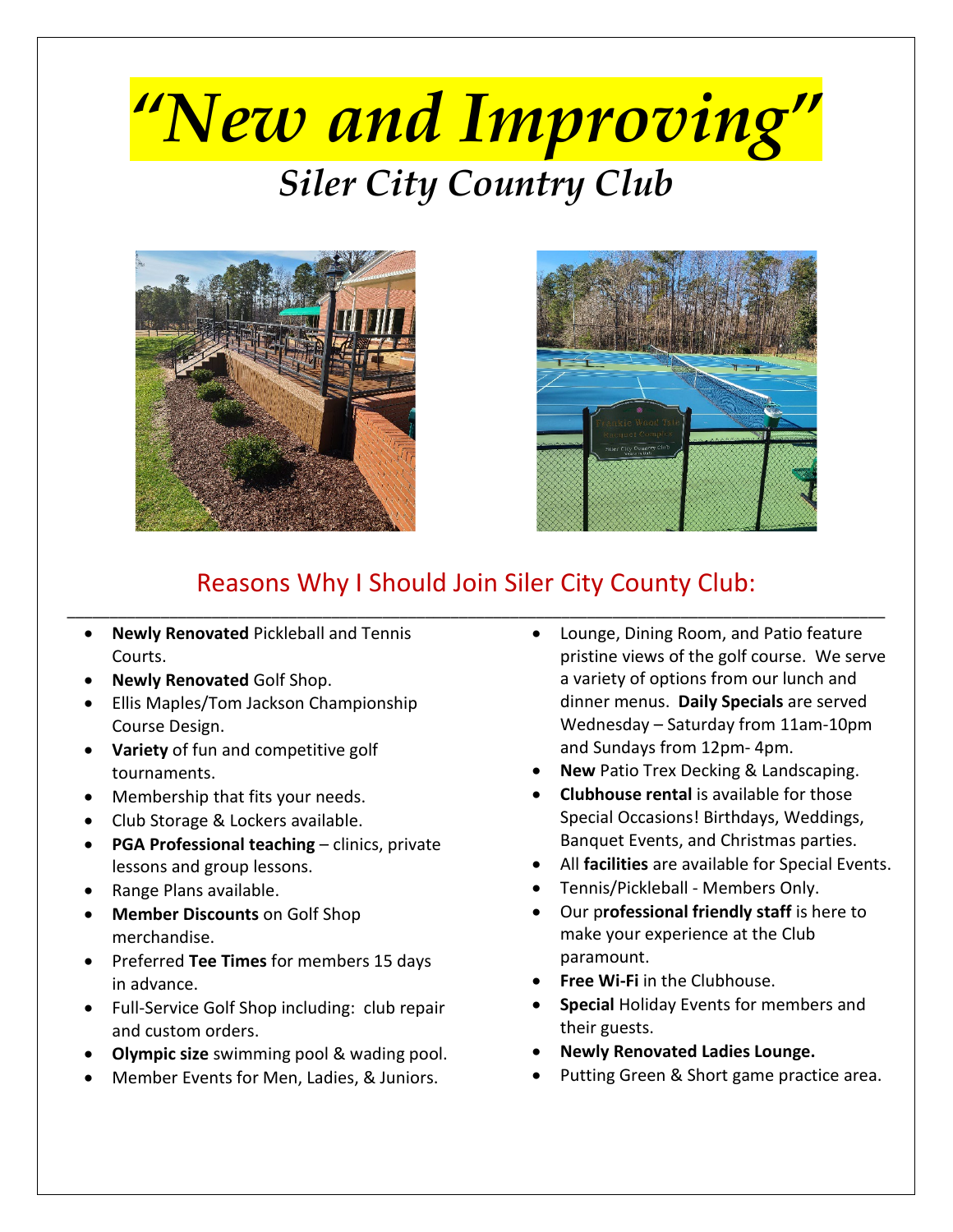## **Siler City Country Club TYPES OF MEMBERSHIPS**

| <b>FULL MEMBER -</b><br>Full access to Club, Pool, Dining, Tennis, and Golf                                              | \$184.00 |
|--------------------------------------------------------------------------------------------------------------------------|----------|
| <b>JUNIOR MEMBER –</b><br>$(18-34 \text{ years old})$<br>Full access to Club, Pool, Dining, Tennis, and Golf             | \$154.00 |
| <b>SOCIAL MEMBER –</b><br>Full access to Club, Pool, Dining, Tennis, and Limited Golf<br>Limited Golf: 7 Rounds Per Year | \$124.50 |

**Category: Monthly Dues:**

\*\*Each membership has a required Food Minimum purchase per quarter in the amount of \$60.00 \*\*Each membership has a required Entertainment fee every quarter in the amount of \$10.00

| <b>Amenities:</b>          | <b>Rates:</b>   |
|----------------------------|-----------------|
| Men's Locker Rental        | \$100.00 / year |
| Handicap Fee               | \$30.00 / year  |
| Range Plan:<br>Family Plan | \$100.00 / year |
| Trail Fee (Personal Cart)  | \$990.00 / year |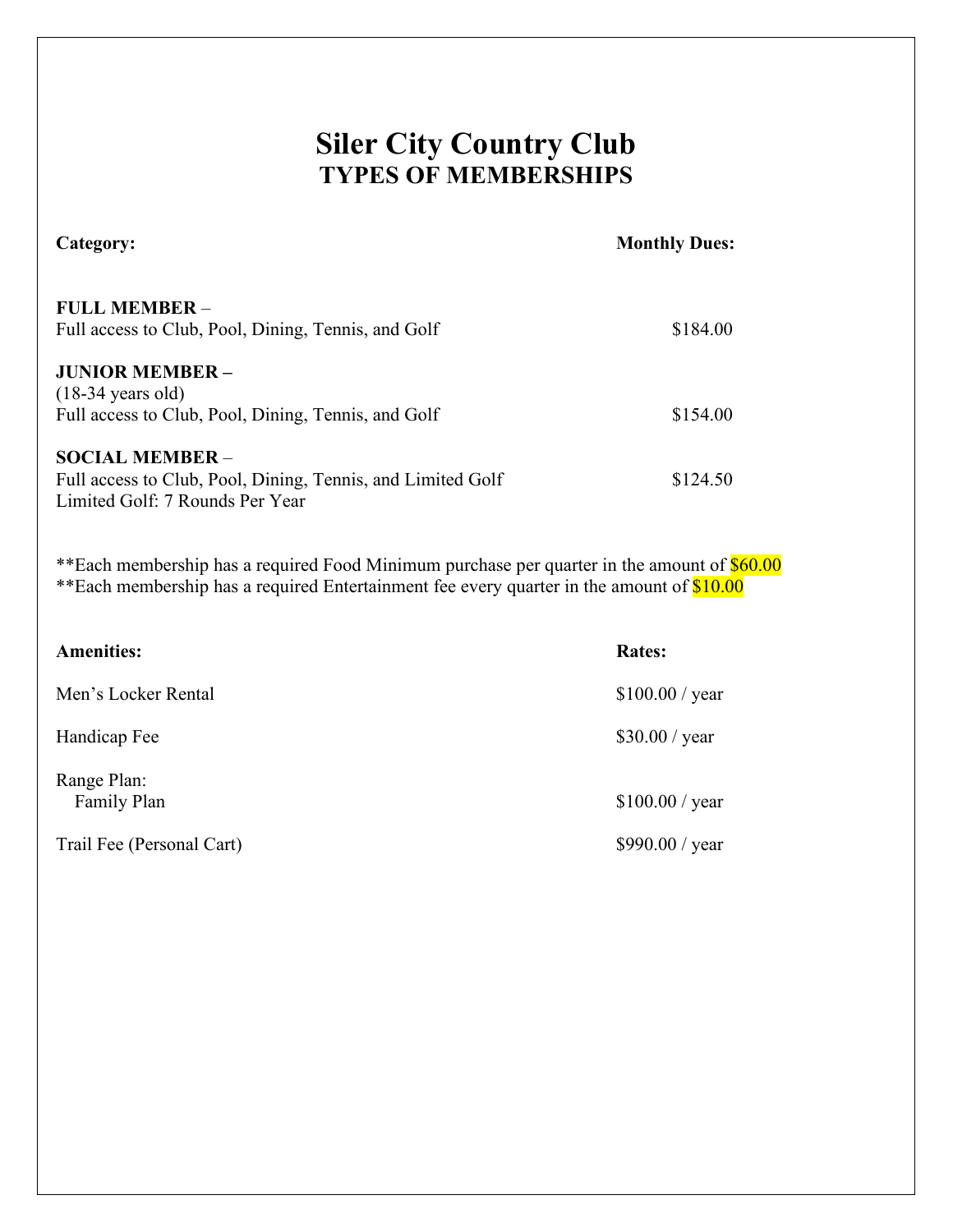| PLEASE CHECK ONE MEMBERSHIP CATEGORY:                                            |             | MEMBER NUMBER: _________________________ |                                                       |  |  |
|----------------------------------------------------------------------------------|-------------|------------------------------------------|-------------------------------------------------------|--|--|
|                                                                                  |             |                                          |                                                       |  |  |
|                                                                                  |             |                                          |                                                       |  |  |
| Full Mmebership ___<br>Social Membership ___<br>Junior Membership (age 21-34) __ |             |                                          |                                                       |  |  |
| <b>FIRST NAME</b>                                                                |             |                                          | <b>DATE OF BIRTH</b>                                  |  |  |
|                                                                                  | <b>CITY</b> | <b>STATE</b>                             | ZIP                                                   |  |  |
| <b>CELL PHONE</b>                                                                |             |                                          |                                                       |  |  |
|                                                                                  | <b>CITY</b> | <b>STATE</b>                             | <b>ZIP</b>                                            |  |  |
|                                                                                  |             |                                          |                                                       |  |  |
|                                                                                  |             |                                          | <b>EMAIL ADDRESS</b><br><b>BUSINESS EMAIL ADDRESS</b> |  |  |

I prefer communications sent to: Personal Email \_\_\_\_\_\_\_\_\_ Business Email \_\_\_\_\_\_\_

**DEPENDENT FAMILY MEMBERS TO INCLUDE:**

| <b>NAME</b> | <b>RELATION</b> | <b>PHONE</b> | <b>EMAIL ADDRESS</b> | <b>DATE OF BIRTH</b> |
|-------------|-----------------|--------------|----------------------|----------------------|
|             |                 |              |                      |                      |
|             |                 |              |                      |                      |
|             |                 |              |                      |                      |
|             |                 |              |                      |                      |
|             |                 |              |                      |                      |
|             |                 |              |                      |                      |
|             |                 |              |                      |                      |
|             |                 |              |                      |                      |
|             |                 |              |                      |                      |

\*Dependent Family Member shall mean the member's spouse, a domestic partner, and any unmarried son or daughter, up to 18 years of age who is a dependent of and resides with said member, or an unmarried full-time student obtaining a higher education up to 24 years of age who is a dependent of said member.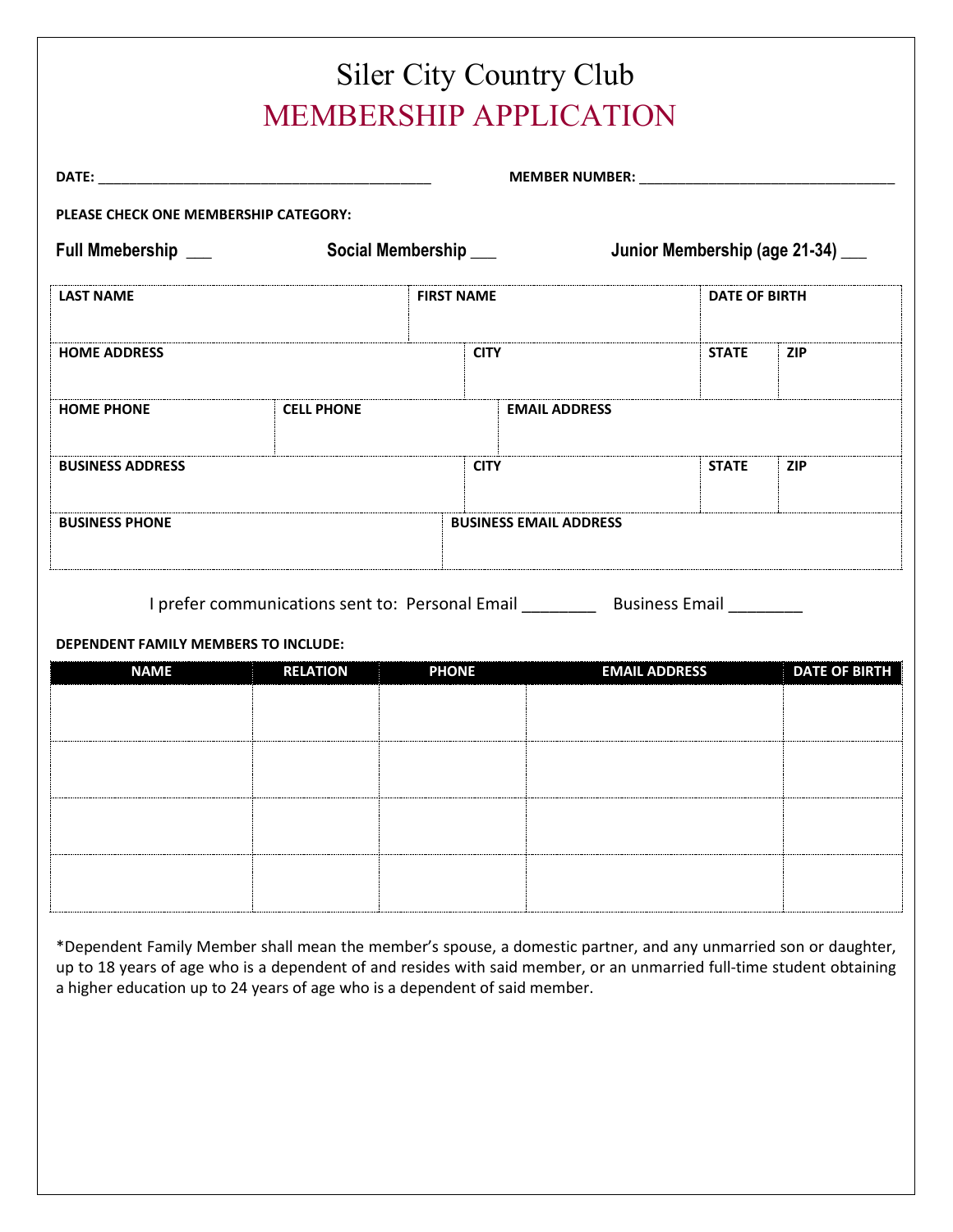#### **COMMUNICATIONS AND STATEMENTS**

Subject to approval by the Club and payment of fees and dues (dues pro-rated if applicable), I wish to have my membership become effective on:

\_\_\_\_\_\_\_\_\_\_\_\_\_\_\_\_\_\_\_\_\_\_\_\_\_\_\_\_ \_\_\_\_\_\_\_\_\_\_\_\_\_\_

Date (within 30 days of application) lnitial

If this application is not approved by the Club, all funds deposited herewith shall be immediately refunded. It is agreed that I may resign from the Club by giving thirty (30) days advance written notice to the Club and by paying all dues and other charges for which I may be liable, and I shall not thereafter be subject to any further dues or charges. It is further agreed this is not a stock.

#### **AREAS OF INTEREST**

Please check all that apply:



#### **RULES AND REGULATIONS**

As a member, I agree to conform to and be bound by the rules and regulations of the Club and understand they may be amended from time to time. Any rules violations subject the membership to revocation without refund.

Applicant Signature: \_\_\_\_\_\_\_\_\_\_\_\_\_\_\_\_\_\_\_\_\_\_\_\_\_\_\_\_\_\_\_\_\_\_\_\_\_\_\_\_ Date: \_\_\_\_\_\_\_\_\_\_\_\_\_\_\_\_\_\_\_\_\_\_\_\_\_\_

\*in lieu of paying an initiation fee - a \$250 non-refundable application fee and a 12 month commitment will be required at time of submitting the application\*

|                | <b>OFFICE USE ONLY</b> |         |
|----------------|------------------------|---------|
|                | Accepted               | Denied  |
| Approved Date: |                        | Signed: |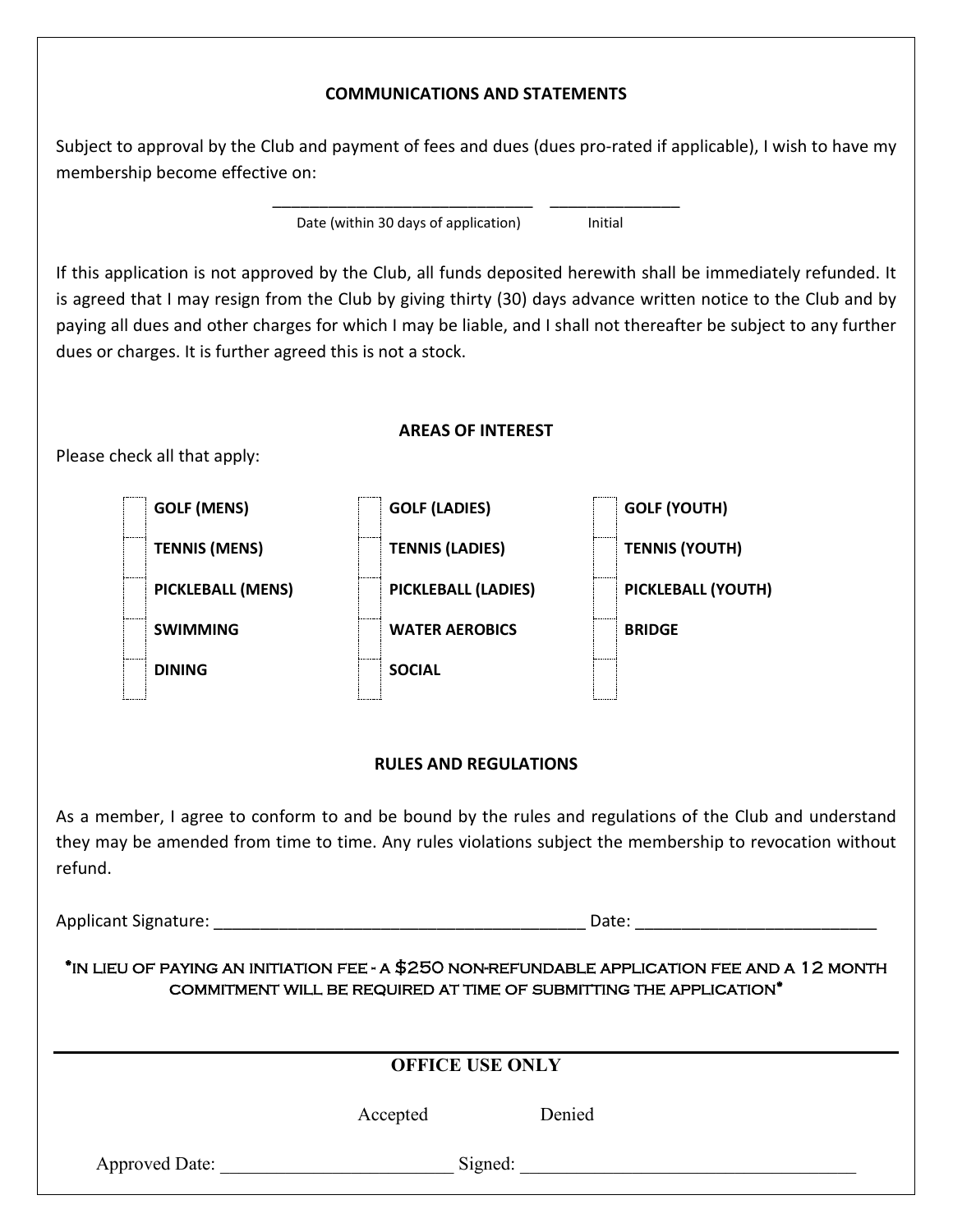

# Siler City Country Club

# **12-MONTH COMMITMENT FORM**

I hereby accept a one-year membership to join the SILER CITY COUNTRY CLUB. I fully understand that I must maintain my membership account in good standing, under the membership category I choose, for a period of no less than 12 consecutive months from the date my membership begins. The one-year membership commitment may be cancelled prior to the maturity date as follows:

> If cancelled within the first year of the commitment, a penalty payment of \$500 is required along with the resignation of membership from the SILER CITY COUNTRY CLUB.

At the end of the 12-month agreement the membership will automatically renew on a month-to-month basis and resignation from the club can be given with a 30-day written notice where if the resignation notice reaches us by the 5th of the month, the resignation will be effective at the end of that month. No refunds will be given for partially used periods of dues or services.

Signature: \_\_\_\_\_\_\_\_\_\_\_\_\_\_\_\_\_\_\_\_\_\_\_\_\_\_\_\_\_\_\_\_\_\_\_\_\_\_\_\_\_\_\_\_\_\_\_\_\_\_\_\_\_\_\_\_\_\_\_\_\_\_\_\_

Printed Name:

Date Signed: \_\_\_\_\_\_\_\_\_\_\_\_\_\_\_\_\_\_\_\_\_\_\_\_\_\_ Maturity Date:

(staff use only)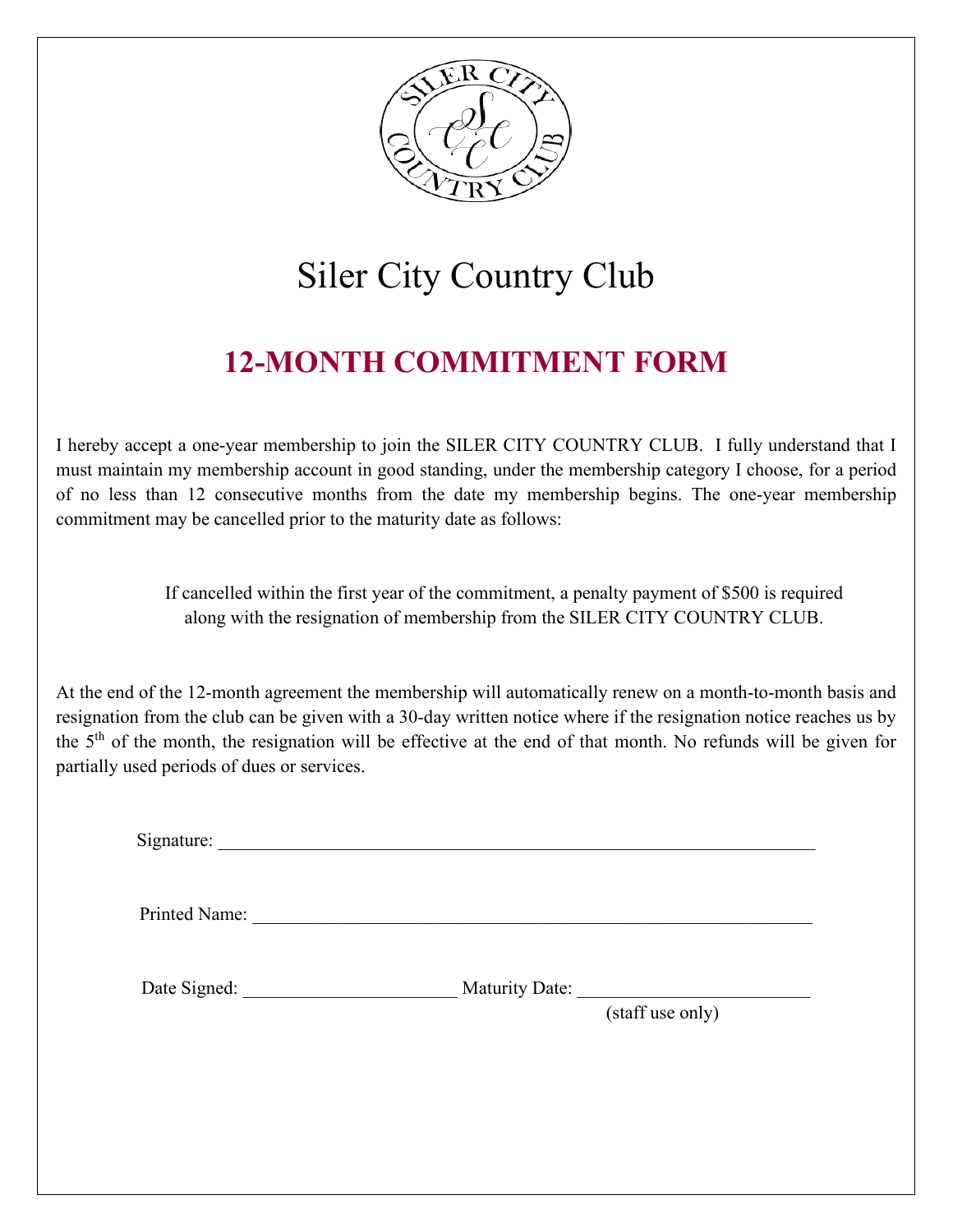

Sign Up for Automatic Credit Card Drafting of Your Monthly Dues

| Credit Card Authorization ______ MasterCard _______ Visa _______ Discover _______ Amex |                                                                                                 |  |            |
|----------------------------------------------------------------------------------------|-------------------------------------------------------------------------------------------------|--|------------|
| Account Number:                                                                        | <u> 1989 - Johann Barnett, fransk politiker (d. 1989)</u>                                       |  | ) CSV code |
| <b>Expiration Date:</b>                                                                |                                                                                                 |  |            |
| Print Name on Card:                                                                    |                                                                                                 |  |            |
| Signature:                                                                             |                                                                                                 |  |            |
|                                                                                        | Bill the Total Due (Current Month's Dues) Only                                                  |  |            |
| automatic credit card billing.                                                         | Bill this month's total PLUS all future charges, until notified in writing by me to discontinue |  |            |
|                                                                                        | Return this form to the Golf Shop and we will get your account set up.                          |  |            |
|                                                                                        |                                                                                                 |  |            |
|                                                                                        |                                                                                                 |  |            |
|                                                                                        |                                                                                                 |  |            |
|                                                                                        |                                                                                                 |  |            |
|                                                                                        |                                                                                                 |  |            |